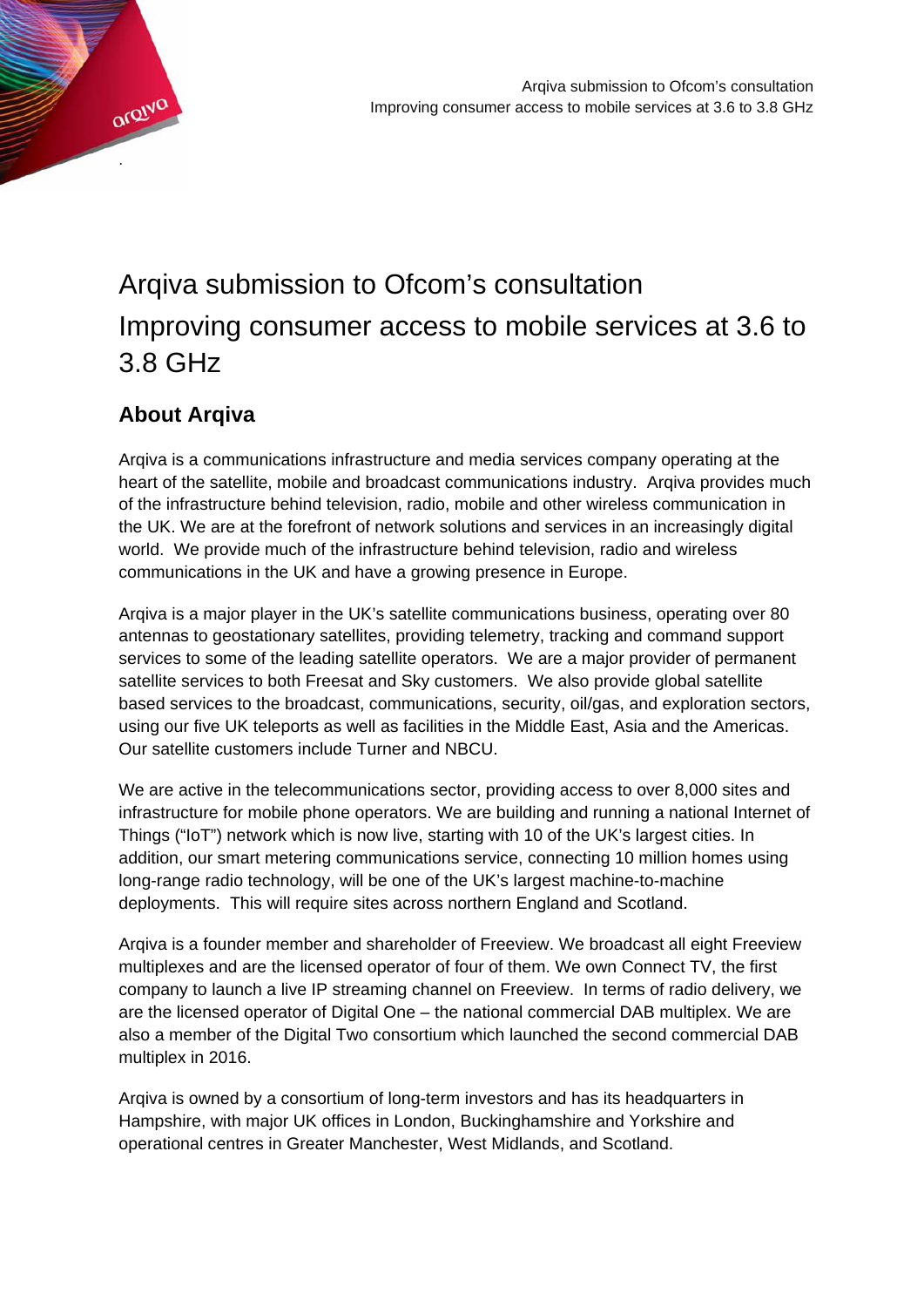## **Overview**

Arqiva's interest in Ofcom's proposals to introduce mobile services in the 3.6 to 3.8 GHz band are, in the first instance, based on our existing and extensive use of this spectrum for satellite and fixed links services. However, as the largest UK independent provider of infrastructure to the mobile sector, we also recognise the opportunities that releasing this spectrum for 5G may bring to citizens and consumers. With that in mind, we approach this consultation with cautious support for the principle of releasing the entire 3.4 to 3.8 GHz band for mobile, but contingent upon sensible mitigations being agreed with existing users of the band.

Ofcom will be aware from, amongst other sources, responses to its recent consultation on Space Spectrum Strategy that the satellite industry requires very long lead times to build and deploy infrastructure which serves valuable and vital services. These deployments also involve significant investment across the entire satellite value chain. As a result of this, any regulatory changes to the way that satellite services are delivered – such as that being proposed by Ofcom in this consultation – will necessarily need to be introduced over as long a time period as possible. Any resultant incremental costs to the satellite sector should be fully recognised and taken account of.

We recognise the interest in the broader 3.4 to 3.8 GHz band for mobile services, particularly on the back of the identification of this band by the Radio Spectrum Policy Group (RSPG) as a "pioneer band" for 5G and the broader work of the recent EU 5G Action Plan.

At the same time a number of statements made by regulators have given existing users of the band the expectation they would be able to continue delivering services supported by the 3.6 to 3.8 GHz band in the longer term. For example, European Commission Decision 2008/411/EC on harmonising the 3.4 to 3.8 GHz band stated:

*This Decision aims at harmonising, without prejudice to the protection and continued operation of other existing use in this band* [our emphasis], *the conditions for the availability and efficient use of the 3 400-3 800 MHz band for terrestrial systems capable of providing electronic communications services*.

Recital 7 of the same decision also clearly foresaw effective sharing arrangements between future mobile use and existing satellite operations which would allow for successful coexistence between the mobile and satellite service.

This raises important questions as to whether a reorganisation of this spectrum at this time frustrates the UK satellite industry's legitimate expectations to use this band. As a result, government and Ofcom should consider what public support will need to be made available to support any such reorganisation.

There are, in any case, complexities to the mitigations that might be taken to enable any alternative uses of spectrum in these frequencies. Accordingly, we would urge Ofcom to proceed in a conservative manner, recognising the difficulties inherent in changing the way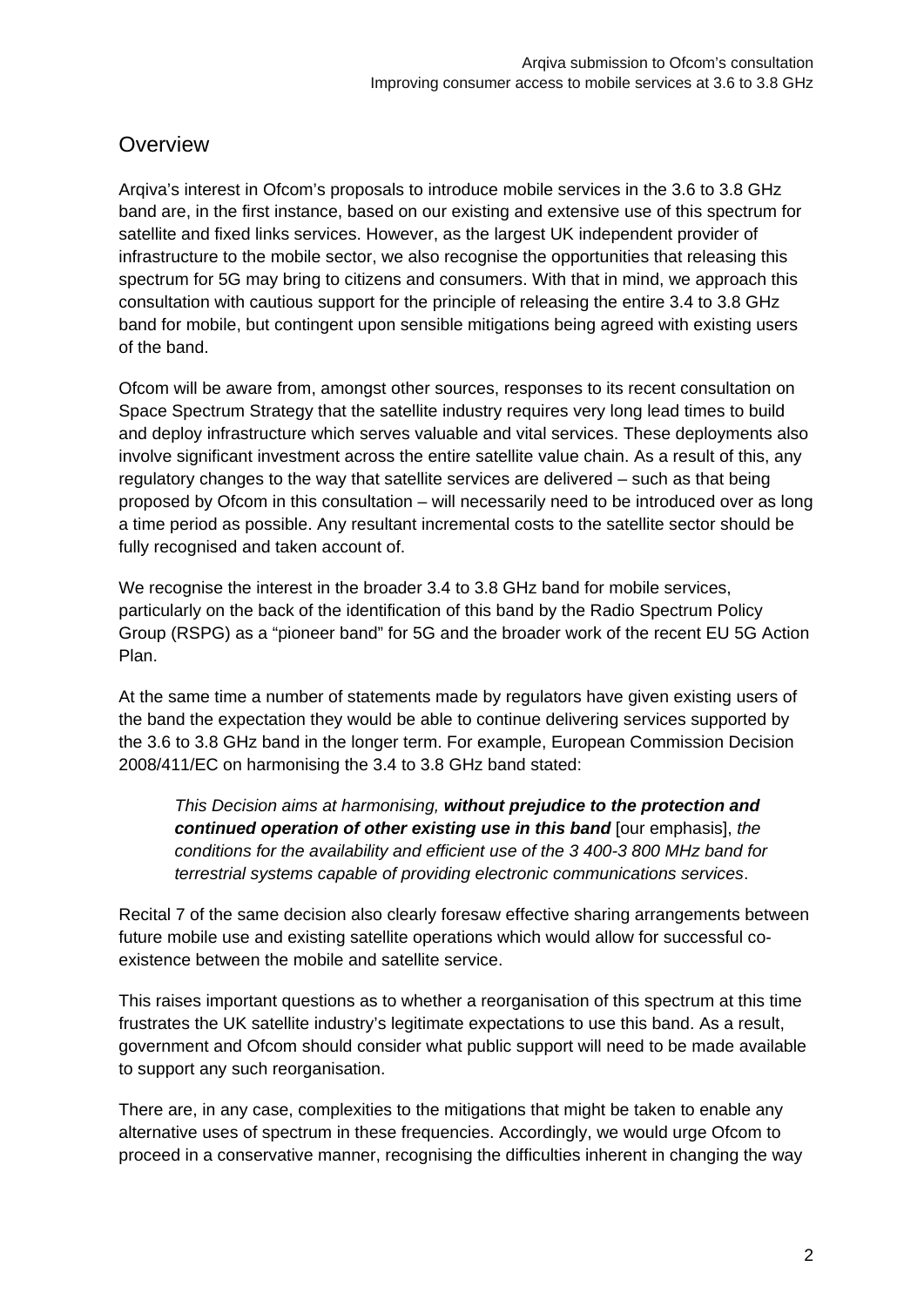satellite uses spectrum in this band. Ofcom should seek to avoid undermining an otherwise highly successful UK industry at a time when the UK is focussing on creating an Industrial Strategy which will be fit for purpose in the world after the UK leaves the European Union.

We set out below the specific challenges in our responses to the questions Ofcom raise in its consultation – in particular in our responses to Questions 7 and 8.

In terms of fixed services, our use of these is less widespread than our satellite interests. However, Ofcom should be aware that altering the way we use this spectrum in response to a future roll-out of 5G mobile services presents its own specific challenges. Similarly, we would urge that any decisions in this area should broadly adopt the same principles as we propose for our satellite teleports.

We consider the following principles should underpin any decision to reorganise the 3.6 to 3.8 GHz band:

- Sufficient time needs to be allowed for industry to respond to this policy. The length of time required will depend on the nature of the mitigations;
- Any mitigations that existing users put in place need to be accompanied by longterm regulatory certainty to underpin necessary new investments;
- Decisions on spectrum pricing should avoid undermining investment decisions and reflect that use of spectrum is already changing; and
- Existing users who had a legitimate expectation to use these frequencies should receive funding and other appropriate support to cover legitimately incurred incremental costs related to mitigation measures.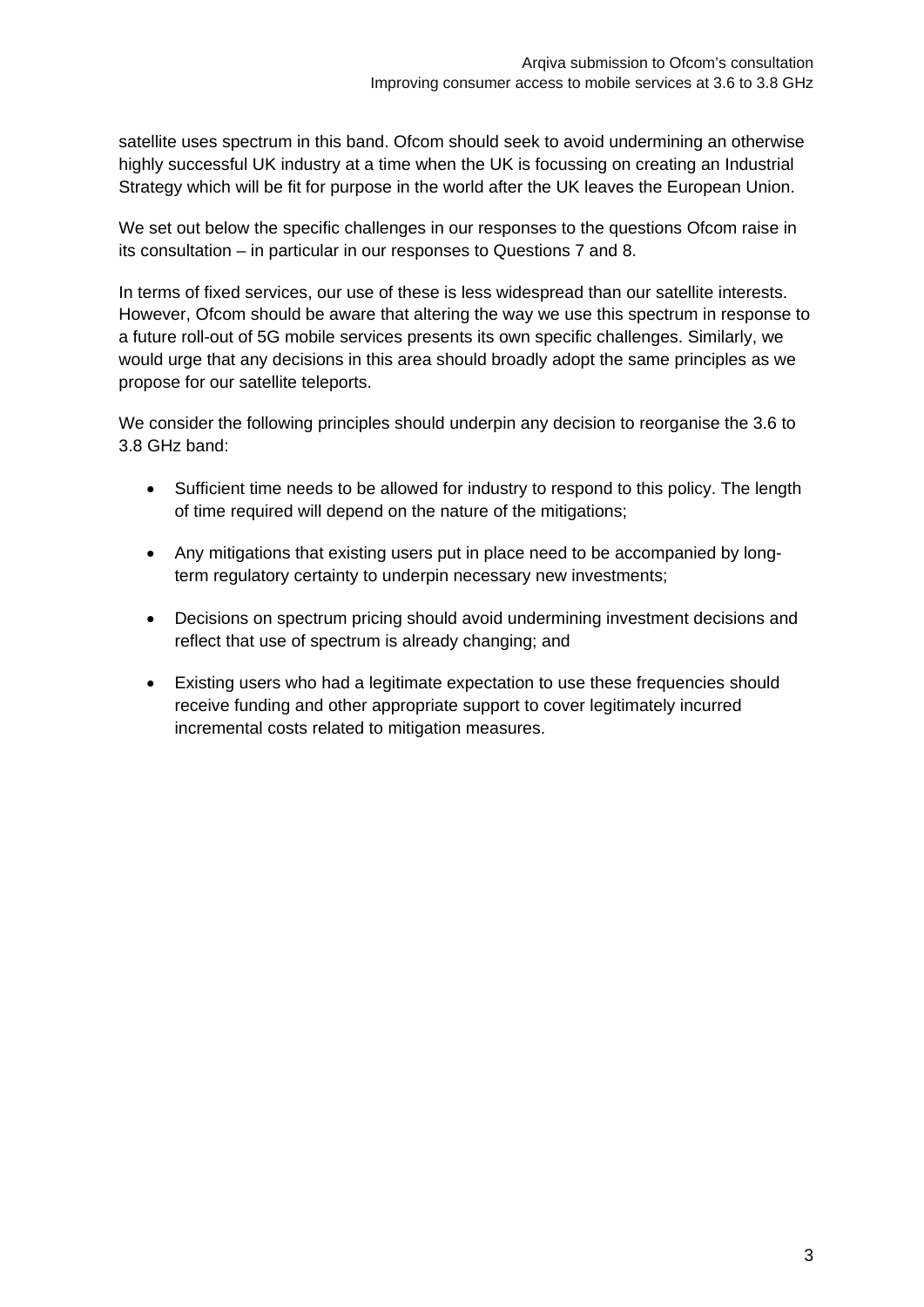## Responses to questions

*Question 1: Do you have any comments on the use of the 3.6 to 3.8 GHz band by existing services?*

The consultation does not sufficiently recognise the nature of satellite use in the 3.6 to 3.8 GHz band in that there is a global eco-system which has evolved which relies on these frequencies. As a result, there is a very significant use of this spectrum by satellite service providers (and to a lesser extent, fixed links services). This use has rested on large scale investments which are currently being monetised and require an investment horizon of 20 years or more.

According to the 2003 Communications Act, Ofcom has a responsibility to ensure "that a wide range of TV and radio services of high quality and wide appeal are available throughout the UK." In recognition of this, we would specifically ask Ofcom, in this consultation, to consider the indirect impact of, as Ofcom describes it "satellite operators accepting a lower benchmark spectrum quality". We set these out within this consultation response.

We would, in particular, urge Ofcom to consider the broader use of the 3.6-3.8 GHz band for satellite downlinks, by operators such as Arqiva, in providing occasional use contribution, distribution and other international backhaul services to UK broadcasters (such as ITV, Sky, BBC, BT Sport etc.) and sports right holders (such as IMG and PLP).

*Question 2: Do you agree with our identification of a trend towards the use of mobile in the 3.6 to 3.8 GHz band?* 

Yes, we agree with the emerging trend towards mobile interest in this band – both at an industry and regulatory level.

Ofcom cites 2020 as a target date for deployment of services in this band. We think this may be ambitious given the current lack of clarity from regulators and the mobile industry on what will actually be deployed in this band. The year 2020 appears to us to be more of a regulatory and industry ambition as opposed to a timescale which is currently supported by evidence of likely deployment.

For example, in our response to Ofcom's consultation on *Maximising the benefits of the 700 MHz band* we submitted a report by PA consulting which set out the likely date of deployment of mobile downlink services in the 700 MHz duplex gap. We think this may provide interesting readacross to the 3.6 to 3.8 GHz band. PA consulting suggested that there would be a time lag of 5 to 7 years in that case from completion of the standardisation process to a modest handset penetration level of 20% population.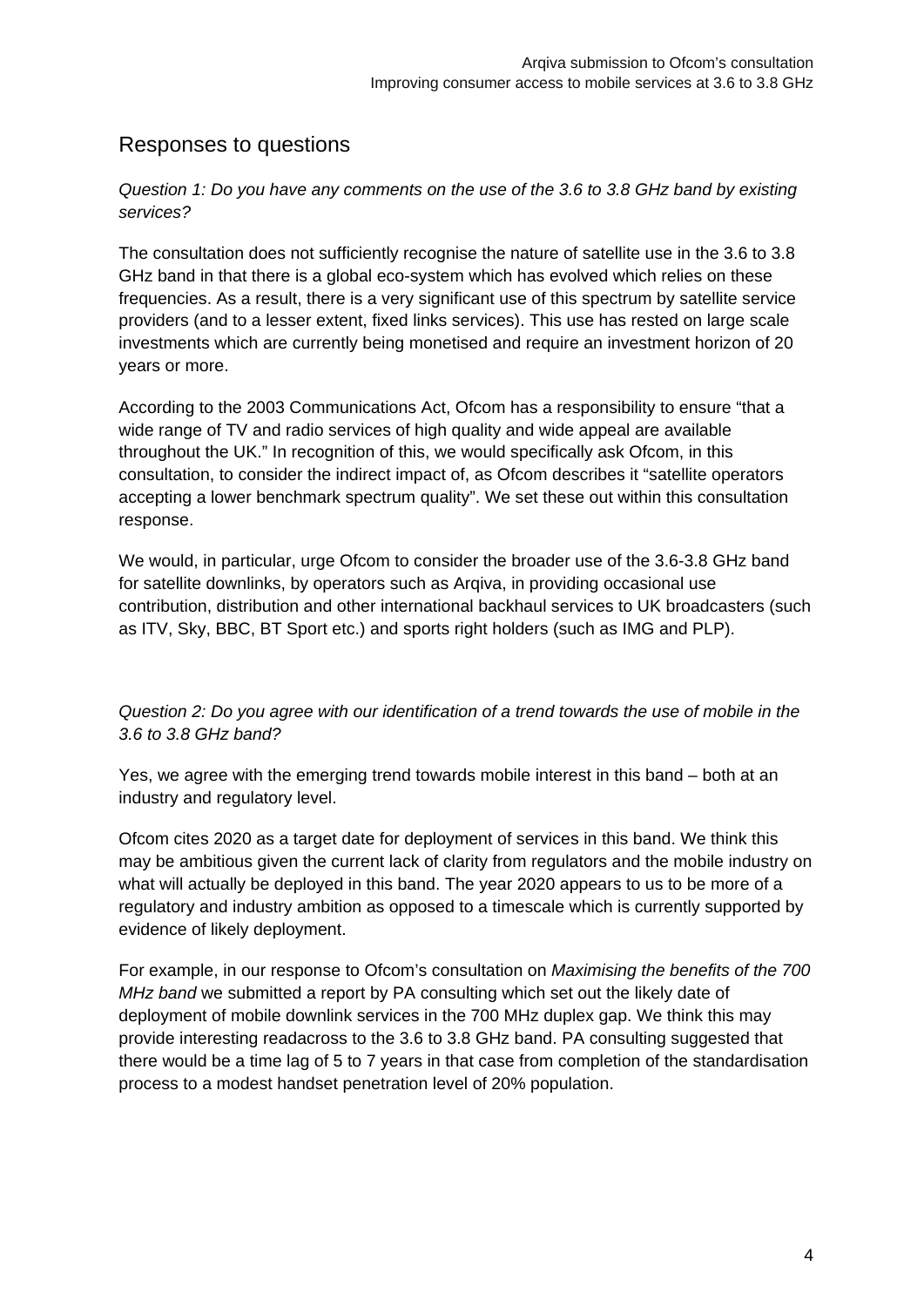*Question 3: Do you agree with our high level proposal to make 116 MHz within the 3.6 to 3.8 GHz band available for mobile and 5G services, bearing in mind our statutory duties and the high level trends we have identified?* 

While we recognise the momentum behind the mobile use of this band, it is difficult to *firmly* conclude at this stage that the 116 MHz of spectrum should be made available for mobile and 5G services. This is because there is no information on what mitigations will be available for existing uses to enable any necessary reorganisation to take place.

Ofcom also needs to reflect carefully on the value created by the services currently using the 3.6 to 3.8 GHz band as well as the impact and risks to consumers of these services suffering significant disruption as a result of reorganisation the spectrum. In particular, we provide TV and data communications services in the UK using this spectrum. Moving these crucial and valuable services in a way which causes harm to their users would be highly undesirable.

Therefore, and as stated above, Ofcom will need to ensure that measures are put in place which allow for sufficient time for industry to respond to this policy, provide regulatory certainty to underpin any investments that are required to change the use of this spectrum, and address funding for any costs to existing users related to a reorganisation of this spectrum.

*Question 4: Do you agree with our general approach regarding spectrum currently licensed to UK Broadband?* 

We are not best placed to offer a view on this issue.

*Question 5: Do you agree with our assumptions, methodology, and conclusions with regards to potential coexistence between mobile and existing fixed links and satellite earth stations?* 

We broadly agree with the approach used by Ofcom. However, there is clear uncertainty about how the mobile sector will deploy services in this band and about actual consumer take-up. As a result, there is inherent uncertainty attached to Ofcom's modelling and associated assumptions which may not lead to an inaccurate reflection of the reality of coexistence between services.

More specifically, Figure 10 in Annex 5 (output of the Transfinite (BT Tower)) analysis, based on IMT-A suggests that co-existence will be very challenging in densely populated areas. More up-to-date, and so probably more relevant is Ofcom's Table 3 (also in Annex 5) which makes reference to harmful levels of interference at sites including Arqiva Teleports in south Hampshire and north Bedfordshire, due to large scale macro cell mobile deployment in London.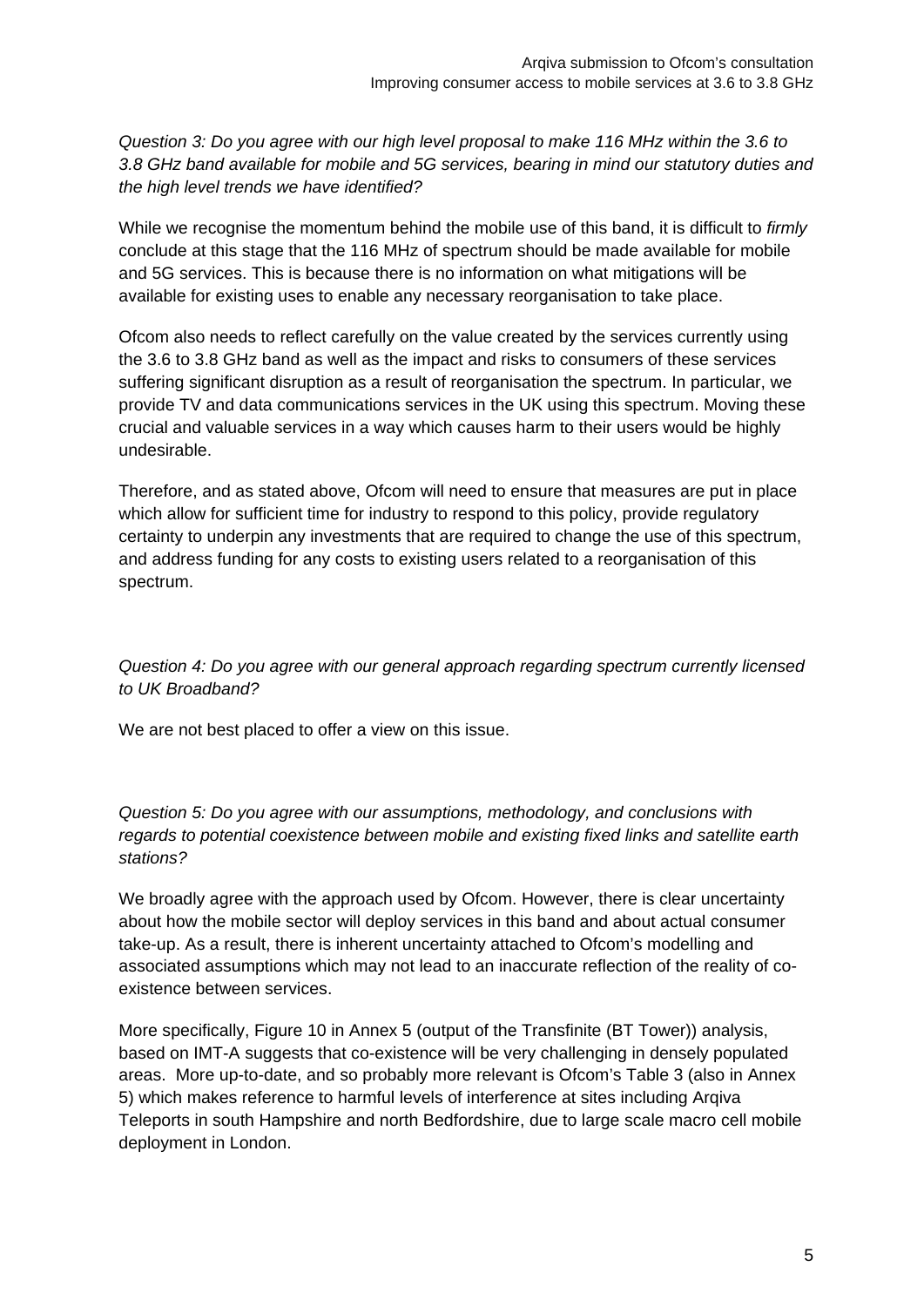#### *Question 6: Do you have a view on the two options we have identified?*

We consider that both options achieve *in reality* the same outcome and can therefore more accurately be described as different mechanisms for changing the way this spectrum is used to enable new mobile services. These changes would either be frequency-based (eg moving services to the 3.8 to 4.2 GHz band, already heavily used by satellite) or geographybased (eg moving services to a rural area where mobile services would be unlikely to be deployed).

To explain further why the two options achieve the same outcome:

- There is no real scope for satellite operators to accept a "lower benchmark" spectrum quality" as Ofcom describes. Because the impact of rain fade at C-Band frequencies is small, the satellite industry already operates these services at the lowest possible margins. Any further degradation of "quality" would likely cause a failure in link margin;
- Related to the point above, the resultant requirement for protection would likely lead to an increase in fees that reflects the opportunity cost of the band. Given the wide protection areas which would be required these fee increases would likely be significant; and
- Removing our satellite or fixed link licences is put forward as a further option though we rather view this as an inevitable consequence of adopting either or both of the two approaches set out above.

Therefore, we consider that the outcome of the two options as set out by Ofcom would be for satellite and fixed operators to undergo some form of clearance event. We set out our thoughts on how this could be credibly put into effect in our response to question 8 below.

*Question 7: Do you have any quantitative evidence on the costs and benefits associated with the options? This includes costs for existing users and/or consumers of existing services associated with potential changes, and benefits to UK consumers in gaining access to mobile services in this band?* 

Given our primary interest in this consultation response is the risks and impacts to our satellite interests, we do not offer evidence on the benefits of making this spectrum available for mobile/5G. We do however recognise there are scenarios in which this could be very significant.

The magnitude of costs would depend on the nature of any migration of existing services which would need to take place. In the event that we had to stop using the 3.6 to 3.8 GHz band altogether and all relevant services migrated to the 3.8 to 4.2 GHz band, this would be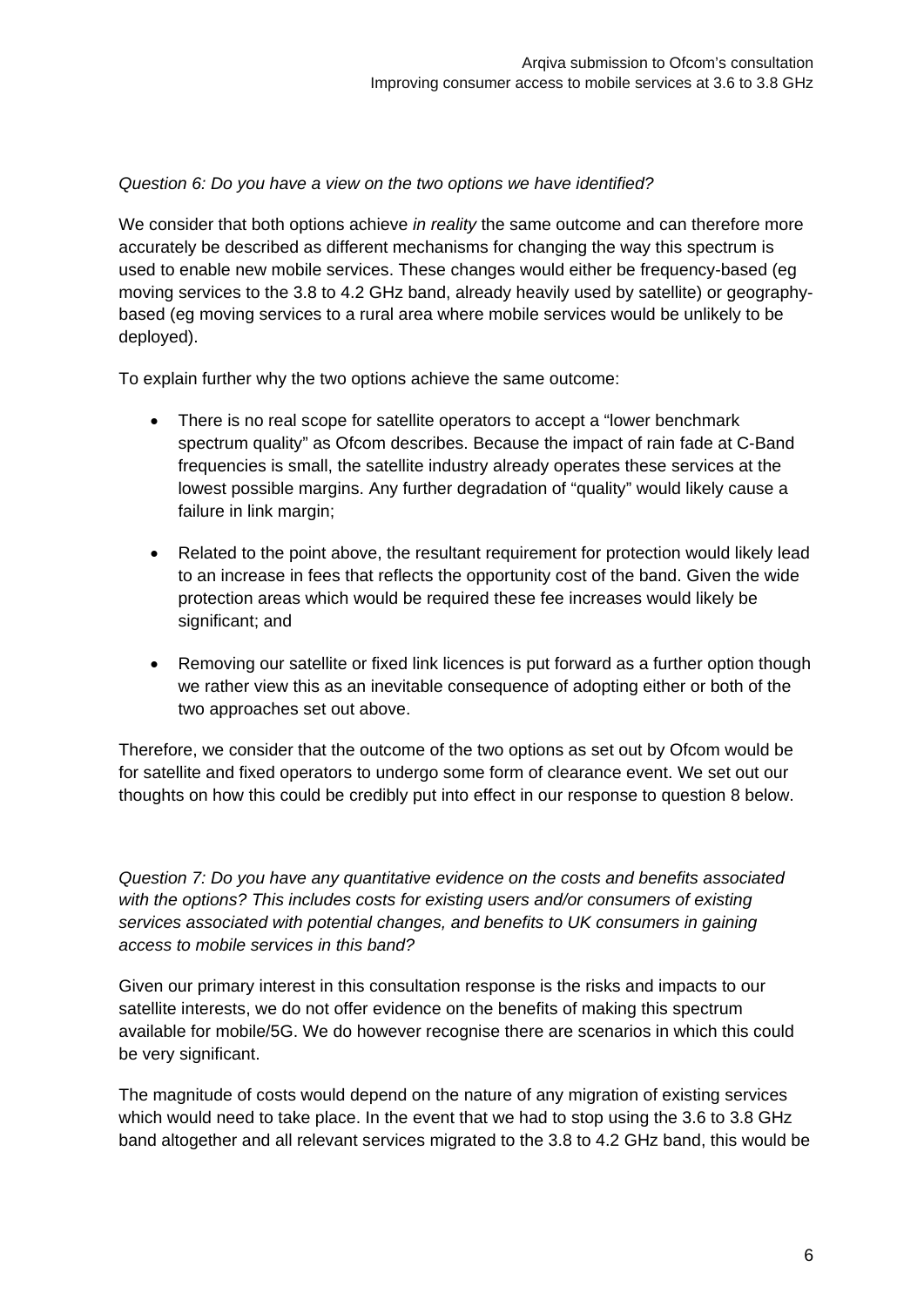disruptive for an industry which has invested for the long-term in the lower band. The following cost categories would be of particular relevance:

- There would be a sharp reduction in C-Band downlink spectrum availability from 575 MHz to 375 MHz (i.e. to the 3.8 to 4.2 MHz band with a bottom-end guard band of 25 MHz). This would mean that demand could outstrip supply of spectrum to a far greater extent than at present and that prices would inevitably rise for satellite capacity as spectrum scarcity increased;
- As a consequence of the previous point, the satellite sector may be able to adopt improved filtering to minimise the effects of out of band emissions at the 3.8 GHz band edge. This *might* make some of the spectrum between 3800-3825 MHz usable but would come with additional and significant costs for the improved filtering with no incremental end-user benefit from the service that being provided; and
- There would be coordination and transactional costs associated with ensuring that remote users adapt to the new arrangements.

In the case of a geographical migration whereby earth station operators moved their operations away from more densely populated areas to areas where mobile services would be perhaps of less value, this would entail a different set of challenges, which would include:

- Significant costs associated with the actual moving of earth stations;
- Securing planning permissions for installing new teleport facilities;
- Ensuring that service disruption is kept to a minimum during any migration; and
- Increased connectivity and backhaul costs likely to be incurred as a result of a move to more rural area.

As a result of these factors and mindful of the inevitable costs and disruption, it would be critical for any migration to be supported by a high level of regulatory certainty to ensure that further pressures to move do not emerge in an unreasonable timescale.

Clearly, these are serious investment scenarios for existing services. On balance, we believe that Ofcom should seek to keep both frequency and geographical migrations as viable options in any reorganisation of this spectrum. We set out in our response to question 8 how this could best be facilitated.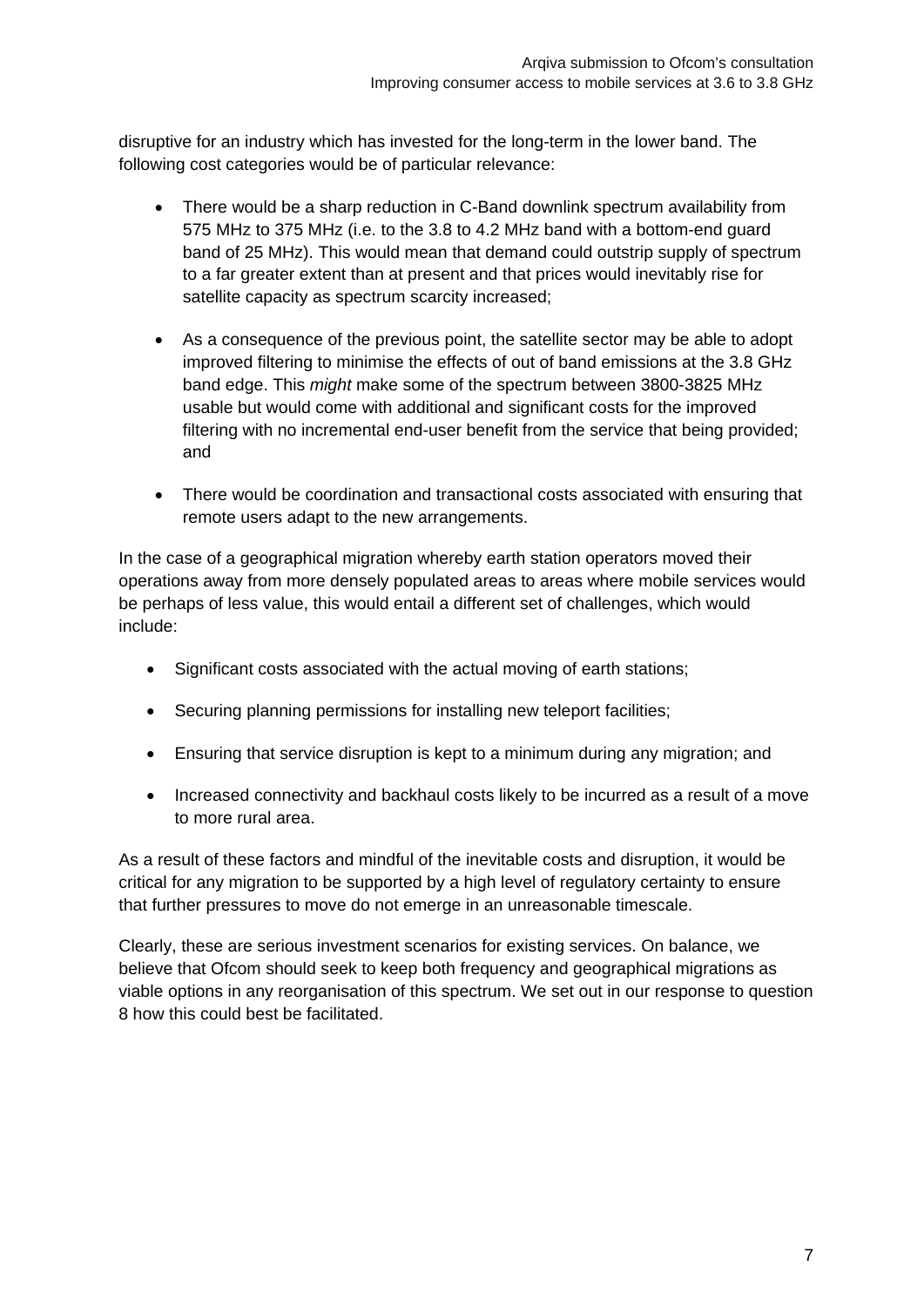*Question 8: Do you have any other suggestions that would allow widespread 5G availability using the 3.6 to 3.8 GHz band across the UK while allowing certainty for at least some existing users to continue to provide the benefits currently provided by use of the 3.6 to 3.8 GHz band?*

Our response to question 7 sets out the costs categories associated with the two high level options of

- Migrating satellite use of 3.6 to 3.8 GHz to alternative frequencies higher up C-band between 3.8 to 4.2 GHz; and/or
- Moving earth stations to areas where mobile services are unlikely to emerge in the longer term.

As a general point of principle, we consider that the incremental costs incurred as a result of a future migration should be met (either in whole or in part) by public funding. This is in line with the approach that Ofcom has consistently taken with spectrum clearances where there is no benefit conferred on the existing users. It is also acknowledged by the government who has made funding available to support existing users to facilitate spectrum clearances<sup>1</sup>. As discussed, both of the policy interventions that Ofcom has put forward lead to spectrum clearance. Our initial view is that we may have a legitimate expectation to use the 3.6 to 3.8 GHz band in the longer term given the wording of, for example, Decision 2008/411/EC.

Moreover, if Ofcom were to put in place measures to ensure an orderly reorganisation of this spectrum, we would not expect that to be associated with disruptive spectrum pricing proposals. In particular, it would be inappropriate for AIP to be applied in this case as spectrum efficiency benefits would already be secured by a separate regulatory intervention. As Ofcom set out in paragraph 4.332 of its *Strategic Review of Spectrum Pricing* in 2010:

*where there is a clear case for re-allocating spectrum quickly from a low value use to a higher value use, because we have a high confidence that the benefits to society of such a change will be high, we would normally look to intervene and clear the band in a planned manner rather than looking to spectrum pricing to effect such a change* 

### Migrating services to 3.8 to 4.2 GHz

-

This would be a very significant undertaking for what Ofcom has acknowledged is a broad and complex value chain. Satellite operators would have to move away from payloads which were supported by the 3.6 to 3.8 GHz band. The investments and disruption that this would entail, however, would need to be underpinned by certainty of access to the 3.8 to 4.2 GHz band. In particular, industry would need some level of assurance that 3.8 to 4.2 GHz would not be proposed, at an ITU level, as a future band for mobile in the longer term.

<sup>1</sup> Examples being the moving of broadcasting licensees from the 700 MHz band or the moving of PMSE users from Channel 69